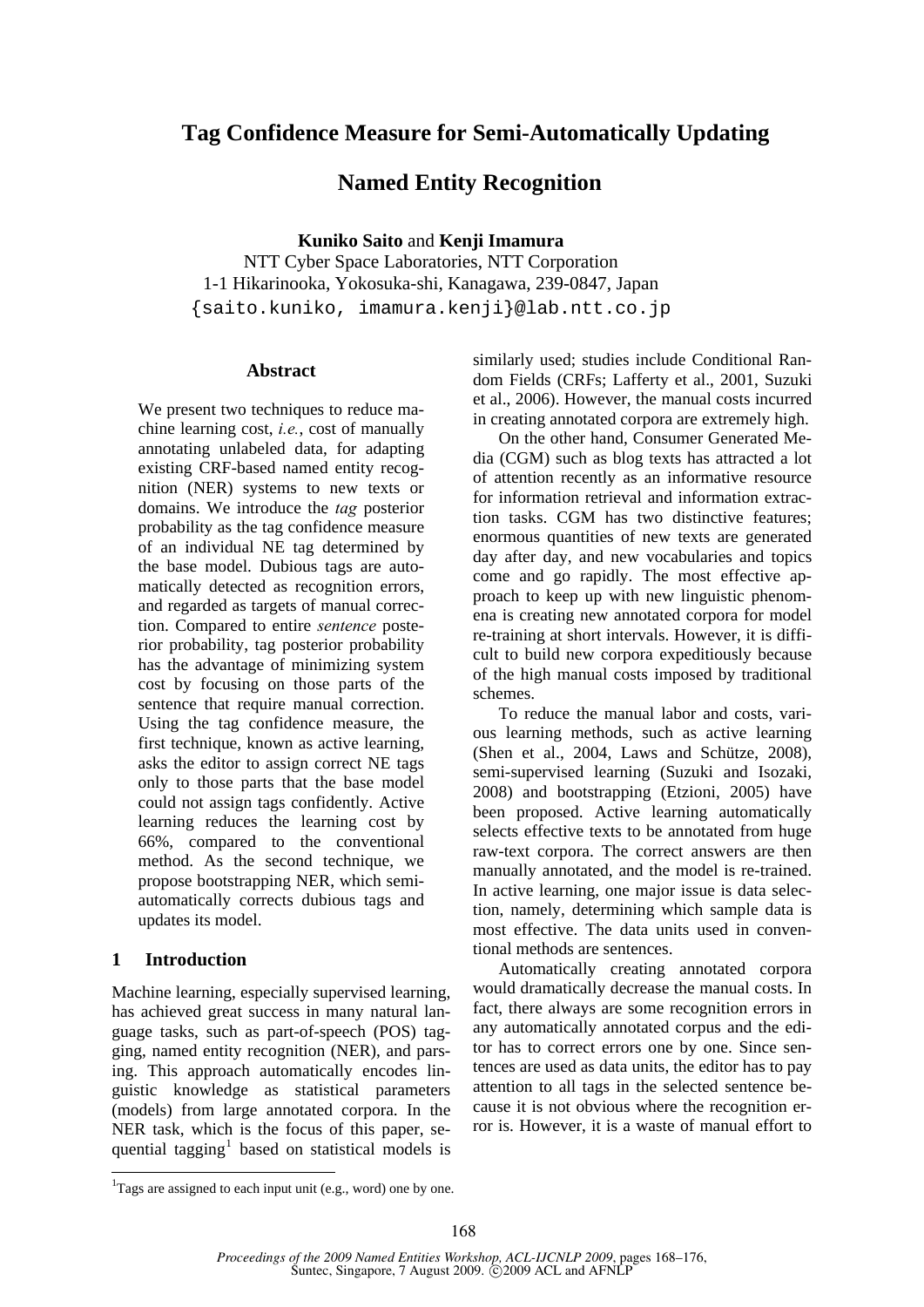annotate all tags because most tags must be labeled correctly by the base model<sup>2</sup>.

In this paper, we propose a confidence measure based on tag posterior probability for the NER task. Our method does not use the confidence of a sentence, but instead computes the confidence of the tag assigned to each word. The tag confidence measure allows the sentence to which the base model might assign an incorrect tag to be selected automatically. Active learning becomes more efficient because we correct only those tags that have low confidence (cf. Sec. 4).

We can realize the same effect as active learning if we can automatically correct the selected data based upon our tag confidence measure. Our proposal "Semi-Automatically Updating NER" automatically corrects erroneous data by using a seed NE list generated from other information sources. Semi-Automatically Updating NER easily keeps up with new words because it enables us to update the model simply by providing a new NE list (cf. Sec. 5).

## **2 Named Entity Recognition Task**

The NER task is to recognize entity names such as organizations and people. In this paper, we use 17 NE tags based on the IOB2 scheme (Sang and De Meulder, 1999) combined with eight Japanese NE types defined in the IREX workshop (IREX 1999) as shown in Table 1.

For example, " 東 京 (Tokyo)/ 都 (City)/ に (in)" is labeled like this:

"東京/B-<LOC> 都/I-<LOC> に/O".

This task is regarded as the sequential tagging problem, *i.e.,* assigning NE tag sequences  $T = t_1 \cdots t_n$  to word sequences  $W = w_1 \cdots w_n$ . Recently, discriminative models such as Conditional Random Fields (CRFs) have been successfully applied to this task (Lafferty et al., 2001). In this paper, we use linear-chain CRFs based on the Minimum Classification Error framework (Suzuki et al., 2006). The posterior probability of a tag sequence is calculated as follows:

$$
P(T | W) = \frac{1}{Z(W)} \exp{\{\sum_{i=1}^{n} (\sum_{a} \lambda_a \cdot f_a(t_i, w_i) + \sum_{b} \lambda_b \cdot f_b(t_{i-1}, t_i))\}},
$$
 (1)

where  $W_i$  and  $t_i$  are the *i*-th word and its corresponding NE tag, respectively.  $f_a(t_i, w_i)$ 

and  $f_b(t_{i-1}, t_i)$  is a feature function<sup>3</sup>.  $\lambda_a$  and  $\lambda_b$  is a parameter to be estimated from the training data.  $Z(W)$  is a normalization factor over all candidate paths expressed as follows:

$$
Z(W) = \sum_{T} \exp\{\sum_{i=1}^{n} (\sum_{a} \lambda_a \cdot f_a(t_i, w_i) + \sum_{b} \lambda_b \cdot f_b(t_{i-1}, t_i))\}.
$$
 (2)

The best tag sequence that maximizes Formula (1) is located using the Viterbi algorithm.

|  | Table 1. | NE Types and Tags. |
|--|----------|--------------------|
|--|----------|--------------------|

| NE Types            | ╯┖<br>- 0<br>NE Tags |                       |  |
|---------------------|----------------------|-----------------------|--|
| <b>PERSON</b>       | B < PSN              | $I - <$ PSN $>$       |  |
| <b>LOCATION</b>     | $B - <$ LOC $>$      | $I<$ LOC $>$          |  |
| <b>ORGANIZATION</b> | B < ORG              | I <org< td=""></org<> |  |
| <b>ARTIFACT</b>     | $B = $               | I <art></art>         |  |
| <b>DATE</b>         | $B <$ DAT $>$        | $I<DAT$               |  |
| <b>TIME</b>         | B < TIM              | $I - < TIM$           |  |
| <b>MONEY</b>        | $B<$ MNY $>$         | $I<$ MNY $>$          |  |
| <b>PERCENT</b>      | B < PCT              | I < PCT               |  |
| outside an NE       |                      |                       |  |

## **3 Error Detection with Tag Confidence Measure**

#### **3.1 Tag Posterior Probability**

It is quite natural to consider *sentence* posterior probability as a confidence measure of the estimated tag sequences. We focus on *tag* posterior probability, and regard it as the confidence measure of the decoded tag itself. Our method tries to detect the recognition error of each tag by referring to the tag confidence measure.

Figure 1 overviews the calculation of tag confidence measure. The confidence score of tag  $t_{i,j}$ , which is a candidate tag for word  $w_i$ , is calculated as follows:

$$
P(t_{i,j} | W) = \sum_{T} P(t_{i,j}, T | W),
$$
\n(3)

where  $\sum_{T} P(t_{i,j}, T | W)$  is the summation of all NE tag sequences that pass through  $t_{i,j}$ . This probability is generally called the marginal probability.  $j=1,\dots,k$  represents the number of NE tags shown in Table 1( *i.e.*, *k*=17 in this paper).

The tag confidence score of  $t_{i,j}$  can be calculated efficiently using forward and backward

1

 $\frac{1}{2}$  A base model is the initial model trained with the initial annotated corpora.

 $3$  We used n-grams (n=1, 2, 3) of surface forms and partsof-speech within a five word window and 2-gram combinations of NE tags as the feature set.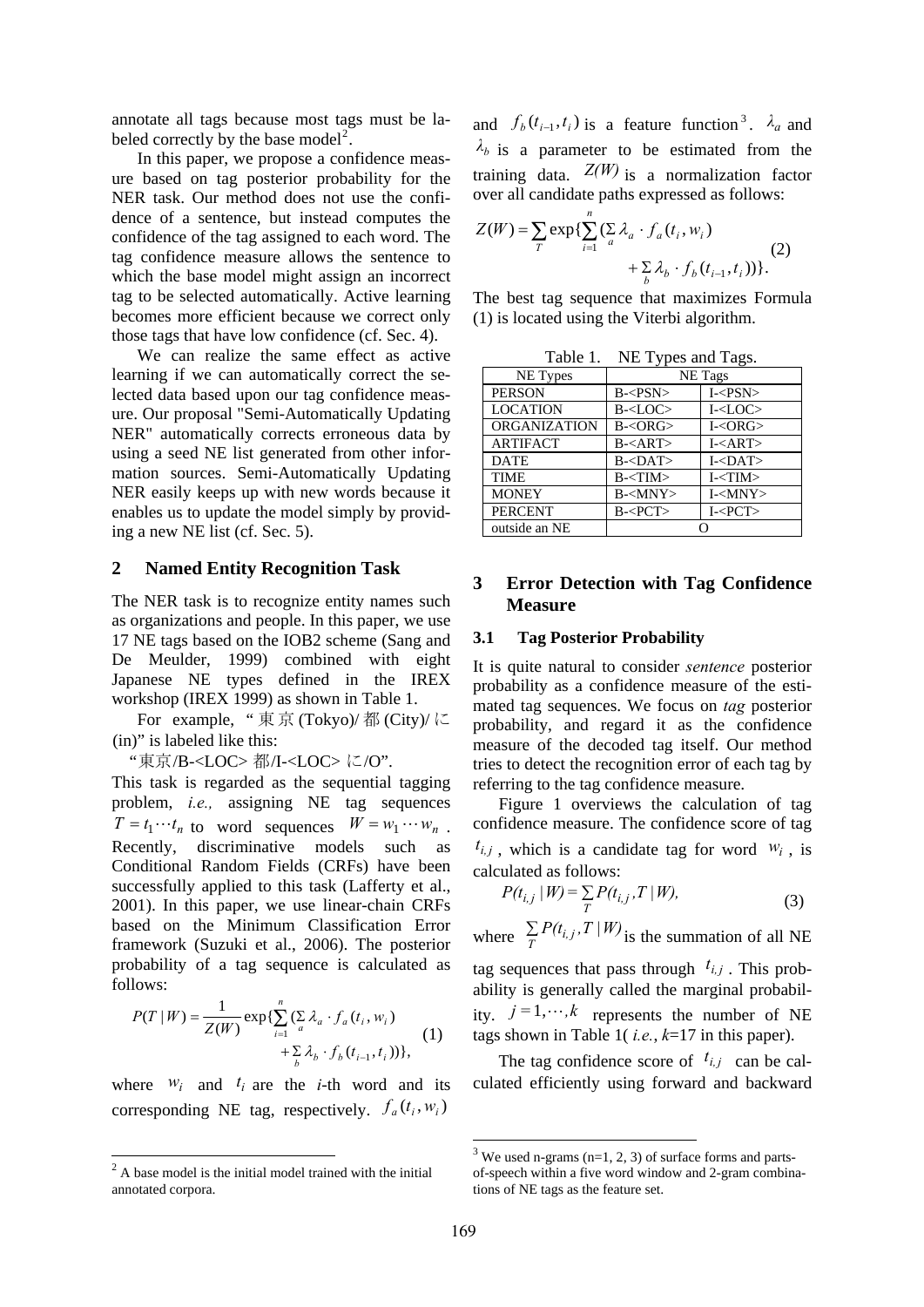

Figure 1. Overview of the tag confidence measure calculation.

algorithms as follows (Manning and Schütze, 1999):

$$
P(t_{i,j} | W) = \frac{1}{Z(W)} \alpha_{i,j} \cdot \beta_{i,j},
$$
 (4)

where

$$
\alpha_{i,j} = \sum_{k} {\alpha_{i-1,k} \cdot \exp\{\sum_{a} \lambda_a \cdot f_a(t_i, w_i) + \sum_{b} \lambda_b \cdot f_b(t_{i-1}, t_i)\}},
$$
\n(5)

$$
\beta_{i,j} = \sum_{k} \{ \beta_{i+1,k} \cdot \exp\{\sum_{a} \lambda_a \cdot f_a(t_{i+1}, w_{i+1}) + \sum_{b} \lambda_b \cdot f_b(t_i, t_{i+1}) \} \},
$$
(6)

 $\alpha_{0,j} = 1,$  (7)

$$
\beta_{n+1,j} = 1. \tag{8}
$$

In this manner, the confidence scores of all tags of each word in a given sentence are calculated. The rejecter then refers to the highest tag confidence score in judging whether the decoded NE tag is correct or incorrect.

## **3.2 Rejecter**

-

The rejecter tries to detect dubious tags in the NER result derived by the method described in Section 2. For each word, the rejecter refers to the decoded tag  $t_d$ , which maximizes Formula  $(1)$ , and the most confident tag  $t_1$ , in terms of the posterior probability as defined in Formula (4). The judgment procedure is as follows:

- [1] If  $t_d$  is NOT identical to  $t_1$ , then  $t_d$  is determined to be dubious, and so is rejected as an incorrect tag.<sup>4</sup>
- [2] Else, if the confidence score of  $t_1$ , called  $cs_1$ , is below the predefined threshold,  $t_d$  is determined to be dubious, and so is rejected as an incorrect tag.
- [3] Otherwise,  $t_d$  is accepted as a correct tag.

Increasing the threshold also increases the number of rejected tags and manual annotation cost. In practice, the threshold should be empirically set to achieve the lowest judgment error rate using development data. There are two types of judgment errors: false acceptance and false rejection. False rejection is to reject a correct tag, and false acceptance is to accept an incorrect tag in error. The judgment error rate is taken as the ratio of these two types of errors in all instances.

## **4 Active Learning**

Tag-wise recognition error detection is also helpful for data selection in active learning. If a sentence contains several rejected tags, it contains some new information which the base model does not have. In other words, this sentence is worth learning. Our approach, then, is to base data selection (sentence selection) on the presence of rejected tags. However, it is not necessary to check and correct all tags in each selected sentence. We only have to check and correct the rejected tags to acquire the annotated sentences.

Figure 2 shows our active learning scheme.



Figure 2. Active Learning Scheme

 $4$ <sup>4</sup> The decoded tag  $t_d$  rarely disagrees with the most confident tag  $t_1$  due to a characteristic of the CRFs.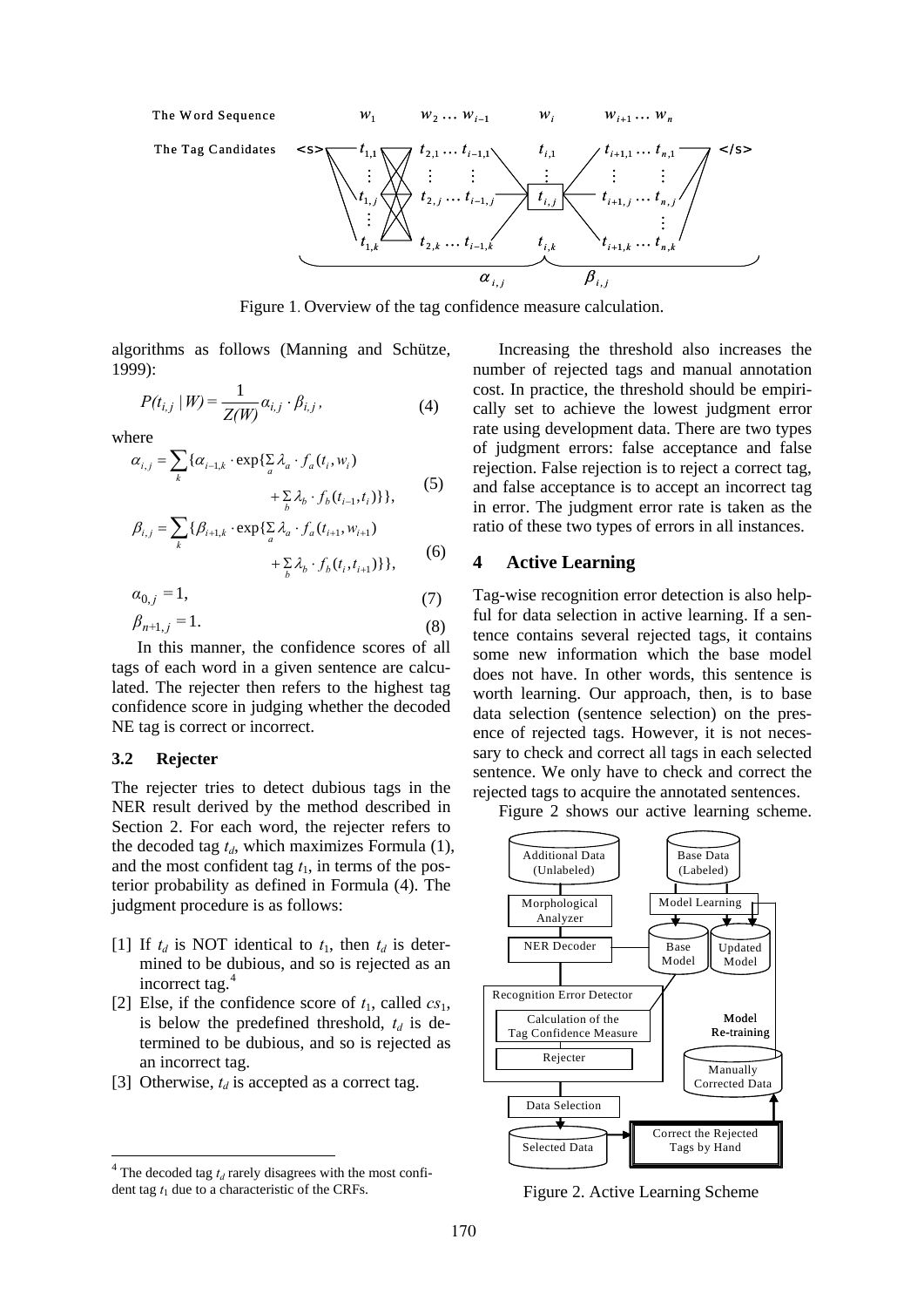First, the NER decoder assigns an NE tag to each word<sup>5</sup> of the additional data using the base model trained with the base data. The recognition error detector then determines whether each tag can be confidently accepted as described in Section 3. In this step, the confidence score is calculated using the same base model used for NER decoding. Next, the sentences with at least one rejected tag are selected. Only the rejected tags are manually checked and corrected. Finally, the model is retrained and updated with the merged data consisting of the manually corrected data and the base data.

#### **4.1 Experiments**

We evaluated the efficiency of our active learning method from the perspective of learning cost. A blog corpus consisting of 45,694 sentences in blog articles on the WWW was prepared for the experiments. This corpus was divided into four segments as shown in Table 2. All sentences were manually annotated including additional data. For additional data, these tags were initially hidden and used only for simulating manual correction as shown below. Development data was used for optimizing the threshold by measuring the rejecter's judgment error rate as described in Subsection 3.2.

Table 2. Data Used for Active Learning.

| <b>Base Data</b>       | 11,553 sentences, 162,227 words   |
|------------------------|-----------------------------------|
| Development Data       | $1,000$ sentences, $19,710$ words |
| <b>Additional Data</b> | 32,163 sentences, 584,077 words   |
| <b>Test Data</b>       | 978 sentences, 17.762 words       |

We estimated the learning cost from the rate of hand-labeled tags. The Word Check Rate (WCR) represents the ratio of the number of the words in the additional data that need to be manually checked and annotated, to the total number of words in the additional data, and is expressed as follows:

WCR= Checked Tags / Total Words.

The system obtained various sizes of selected data as the rejecter changed its threshold from 0.1 to 1.0 for data selection. Only the rejected tags in the selected data were replaced with the tags originally assigned by hand (*i.e.*, correct tags). This procedure simulates manual correction. The manually corrected data was merged with the base data to update the base model.

-



Figure 3. Learning Curves.

We compared our method with data selection based on the sentence confidence measure. Posterior probabilities of sentences were used as the confidence measure, and low-confidence scoring sentences were selected. In contrast to our active learning method, all tags in the selected sentences were replaced with the correct tags in this case.

We evaluated the effectiveness of the updated models against the test data by F-measure as follows:

$$
F = \frac{2 \times recall \times precision}{recall + precision}.
$$
 (9)

## **4.2 Results and Discussions**

#### **4.2.1 Learning Curves and Accuracies**

Figure 3 shows learning curves of two active learning methods; one is based on our tag confidence measure (Tag Based selection), and the other is based on the sentence confidence measure (Sentence Based selection). In order to reach the F-measure of approximately 0.76, Sentence Based selection requires approximately 60% of the entire data set to be checked by hand. In contrast, Tag Based selection requires only 20% or thereabouts. In other words, our Tag Based selection technique basically matches the performance of Sentence Based selection with only 1/3 of the learning cost.

## **4.2.2 Types of Tag Replacement**

We further investigated the effects of tag-based judgment from the results of an experiment on our Tag Based selection. We categorized tag replacements of the rejected tags into the following four types:

- **No Change**: the rejected tag is replaced with the same tag.
- **O-to-BI**: the rejected tag is an O-tag. It is replaced with a B-tag or an I-tag.

<sup>&</sup>lt;sup>5</sup> The morphological analyzer segments an input sentence into a word sequence and assigns parts-ofspeech to each word.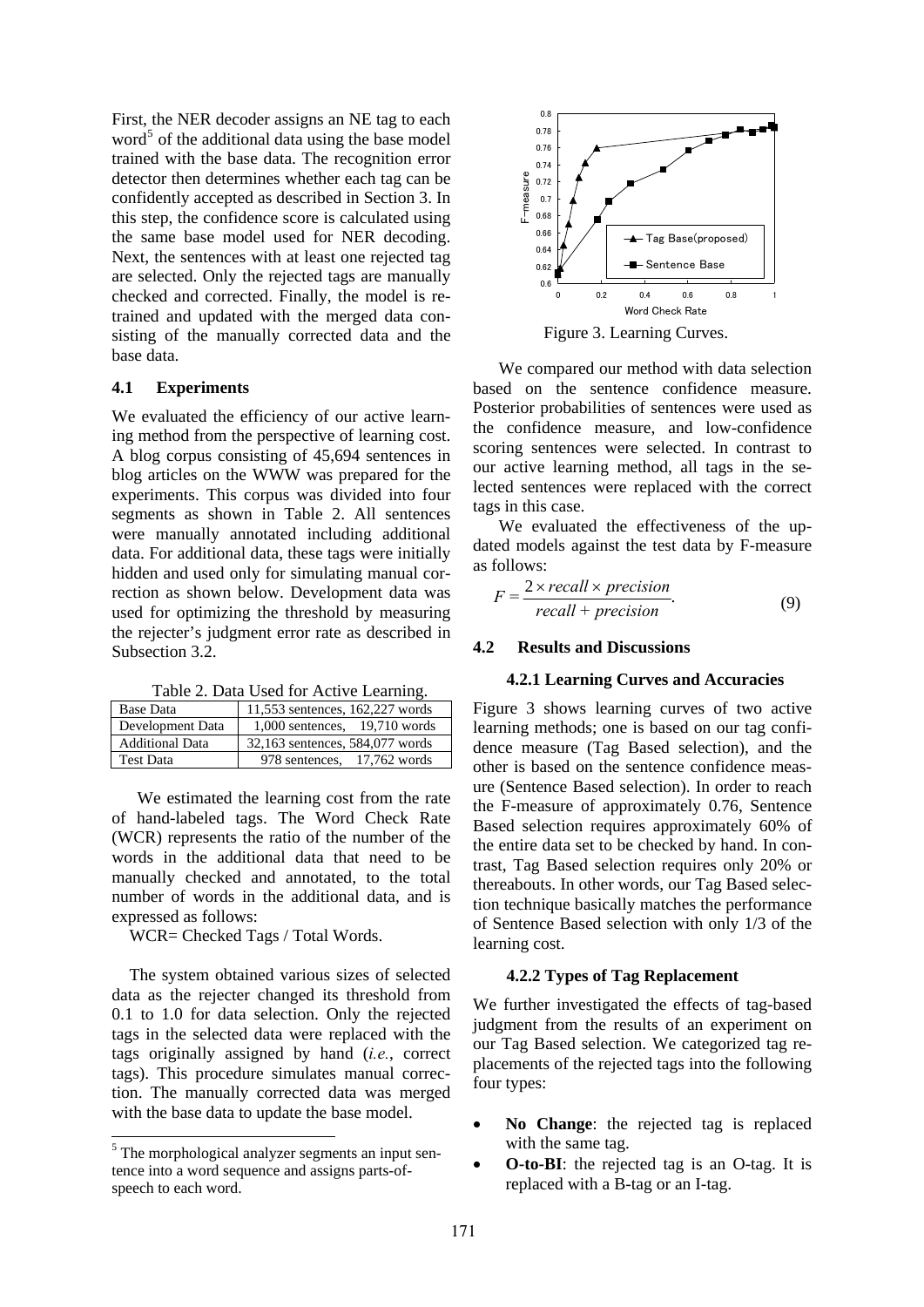- **BI-to-O**: the rejected tag is a B-tag or an Itag. It is replaced with an O-tag.
- **BI-to-BI**: the rejected tag is a B-tag or an Itag. It is replaced with another B-tag or I-tag.

Table 3 shows the distribution of these four categories in the selected data for the threshold of 0.5. This threshold achieves the lowest judgment error rate given the development set.

The rate of No Change replacement type is the highest. This means that the rejecter rejected too many tags, which actually did not need to be checked by hand. Although this result does not have a negative influence on the accuracy of the updated model, it is not preferable from the learning cost perspective. Further consideration should be given in order to improve the rejecter's judgment.

O-to-BI type accounts for the  $2<sup>nd</sup>$  highest percentage of all replacements: it is almost one third of all changes. Excluding No Change type (*i.e.,* among O-to-BI, BI-to-O and BI-to-BI types), Oto-BI type makes up nearly 60% of these three replacement types. This result shows that there were many new NEs not recognized by the base model in the selected data.

Table 3. The Distribution of Replacement Types.

| Replacement Type | Frequency | $\%$  |
|------------------|-----------|-------|
| No Change        | 13.253    | 43.6  |
| $O$ -to-BI       | 10.042    | 33.0  |
| $BI-to-O$        | 2,419     | 8.0   |
| $BI-to-BI$       | 4.688     | 15.4  |
| Total            | 30.402    | 100.0 |

## **5 Bootstrapping for NER**

As mentioned in Section 4, we have to correct an O-tag to a B-tag or an I-tag in many cases, almost 60% of all actual corrections. This situation arises from a characteristic of the NER task. In the NER task, most NE tags in the entire corpus are O-tags. In fact, we found that 91 % of all tags were O-tags in the additional data discussed in Section 4. Thus, when a new NE appears in a sentence, this new NE is often mistakenly given an O-tag by the base model.

The fact that only O-tags are dominant implies that we have a chance to find a correct Btag or I-tag when we look up the  $2<sup>nd</sup>$  candidate. This is because one of these top two candidates is inevitably a B-tag or an I-tag. Thus, it is valuable to consider what the NEXT preferable tag is when the most preferable tag is rejected.

We examined in detail the accuracy of the tag candidates when the threshold is 0.5 as summarized in Table 4. When the top tag (*i.e.,* the tag with the highest tag confidence score) is accepted, its accuracy is 94 %, obviously high. On the other hand, the top tag's accuracy is only 43 % when it is rejected. However, focusing both on the top tag and on the  $2<sup>nd</sup>$  tag provides an opportunity to correct the rejected tag in this case. If we consider these top two tags together when the  $1<sup>st</sup>$  tag is rejected, the possibility of finding the correct tag is 72 %, relatively high. This suggests that the system is capable of correcting the rejected tag automatically by using the top two tag candidates. On this background, automatic correction is attempted for re-training the model through the use of a bootstrapping scheme.

Table 4. Accuracy of the Tags.

| $14000 + 110000000$                |               |              |  |  |
|------------------------------------|---------------|--------------|--|--|
| Rejecter's Judgment of the Top Tag |               |              |  |  |
| <b>ACCEPT</b>                      | <b>REJECT</b> |              |  |  |
| Top Tag                            | Top Tag       | $2^{nd}$ Tag |  |  |
| 94%                                | 43 %          | 29%          |  |  |

Figure 4 shows an example of the top two tag candidates and their tag confidence scores when the top tag's confidence score is lower than the threshold  $(=0.5)$ . We call this lattice the "tag graph" in this paper. The system failed to recognize the movie title "3丁目の夕日" ("*Sanchome no Yuuhi*", which means "Sunset on Third Street") as ARTIFACT only with the top tag candidates. However, it may find a correct tag sequence using the top two tag candidates (shaded cells in Figure 4). Once the system identifies the correct tag sequence automatically in the tag graph, the sequence is used as a manually annotated sequence. We introduce this new technique, Semi-Automatically Updating NER.

Figure 4. The Top Two Tag Candidates with Tag Confidence Measures.

|                   | Top Tag       |       | $2nd$ Tag                 |      |
|-------------------|---------------|-------|---------------------------|------|
|                   | Tag           | score | Tag                       | scor |
|                   |               |       |                           | e    |
| 今日(Today)         | $B <$ DAT>    | 0.95  |                           |      |
| ∫('')             | O             | 0.98  |                           |      |
| 3(Third)          | O             | 0.47  | $B - < ART$               | 0.36 |
| 丁目(Street)        | O             | 0.38  | $I - \langle ART \rangle$ | 0.36 |
| $\mathcal{D}(on)$ | O             | 0.49  | $I - \langle ART \rangle$ | 0.38 |
| 夕日(Sunset)        | I <art></art> | 0.39  | Ω                         | 0.34 |
|                   | Ω             | 0.99  |                           |      |
| $\dot{\psi}$ (is) | $\Omega$      | 0.99  |                           |      |
| 放映(broadcast)     | O             | 0.99  |                           |      |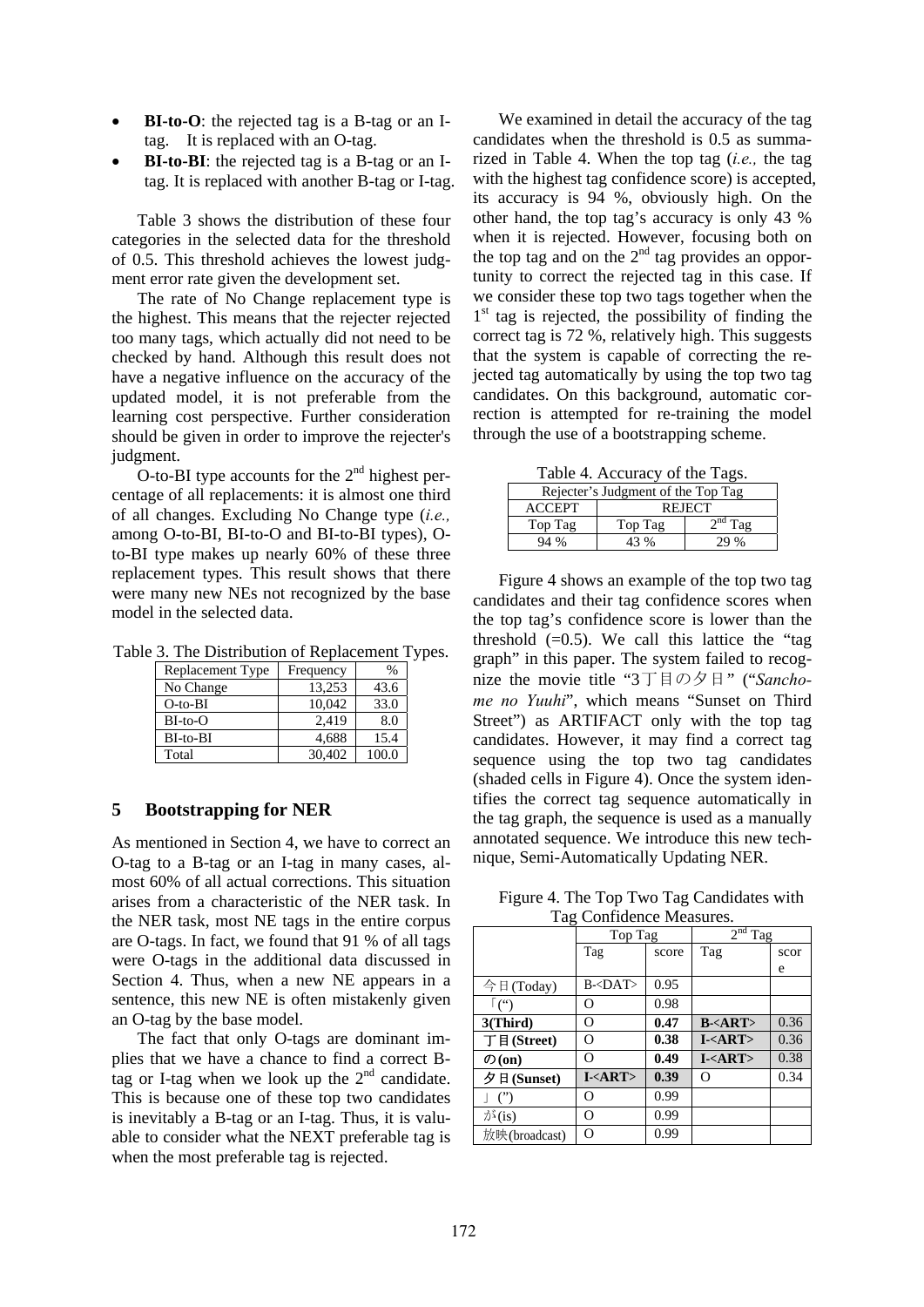#### **5.1 Semi-Automatically Updating NER**

By extracting the correct tag sequence in each tag graph as shown in Figure 4, it is possible to obtain automatically corrected data, which also serve as new training data. Based on this idea, we propose Semi-Automatically Updating NER, which is hereafter simply referred to as Updating NER.

Figure 5 overviews Updating NER. The rejecter produces the sentences with tag graphs based on the tag confidence measure. In this new procedure, however, the rejecter's role differs from that described in Section 4 as follows:

- [1] When the highest confidence score  $cs_1$  equals or exceeds the threshold, the rejecter accepts only the top candidate tag  $t_1$ , otherwise it goes to Step 2.
- [2] When  $cs<sub>1</sub>$  is less than the threshold, the rejecter accepts not only the top tag  $t_1$  but also the  $2^{nd}$  tag  $t_2$ .

Sentences that contain the  $2<sup>nd</sup>$  candidates are selected in data selection for subsequent processing. The correct tag sequence in each tag graph is identified in automatic correction as follows:

- [1] Select the tag sequence that has the longest<sup>6</sup> and consistent NE from the tag graph.
- [2] If the longest NE also exists in a seed NE list, which will be described below, the system extracts the entire sentence with its tag sequence as corrected data.

In Step 1, the system selects one preferable tag sequence based on the longest NE match. In the tag graph shown in Figure 4, there are 16 possible sequences because four words "3", "丁 目(Street)", " $\mathcal{O}(\text{on})$ " and " $\mathcal{O}(\text{Sunset})$ " each have two tag candidates; O or B for "3", O or I for " $\top \boxplus$  (Street)" and " $\mathcal{O}$  (on)", and I or O for "  $\oint \mathbb{E}$  (Sunset)". For example, "B I I I", "B I I O", "B I O O", "O O O I", "O O O O" and the rest. Because the sequence "B I I I" constructs the longest NE, the system selects the tag sequence that contains the ARTIFACT "3丁目の夕日." Other sequences that contain partial NEs such as "3", "3丁目", "3丁目の", which are all ARTI-FACTs, are ignored.

In Step 2, the system judges whether the tag sequence selected in Step 1 is indeed correct.

-



Figure 5. Semi-Automatically Updating NER Scheme.

However, the system requires some hints to judge the correctness, so we need to prepare a seed NE list, which contains surface forms and NE types. This list can be created by manually annotation of possible NEs or automatic generation from other sources such as dictionaries. When the same NE exists both in the selected tag sequence and the seed NE list, the system regards the selected tag sequence as reliable and extracts it as automatically corrected data. Finally, the model is updated by merging the automatically corrected data with the base data.

Bootstrapping means that data selection and correction of the selected data are completely automatic; we still have to prepare the seed NE list somehow. Thus the learning cost is quite low because we only need to provide an NE list as a seed. Updating NER is capable of modifying the model to keep up with the emergence of new named entities. Therefore, it is effective to analyze the large amount of texts that emerge everyday, such as blogs on the WWW.

#### **5.2 Experiments**

We tested our Updating NER with a large amount of blog texts from the WWW. One week's worth of blog texts was crawled on the WWW to generate the additional data. Table 5 shows the statistics of the data used in our experiments. The test data contained only the blog texts generated in December 2006, and the base data is about a half year older than the test data. Therefore, it is difficult for the base model to recognize new NEs in the test data. One week's

<sup>&</sup>lt;sup>6</sup> By longest, we mean the longest tag sequence that does *not* include any O-tags.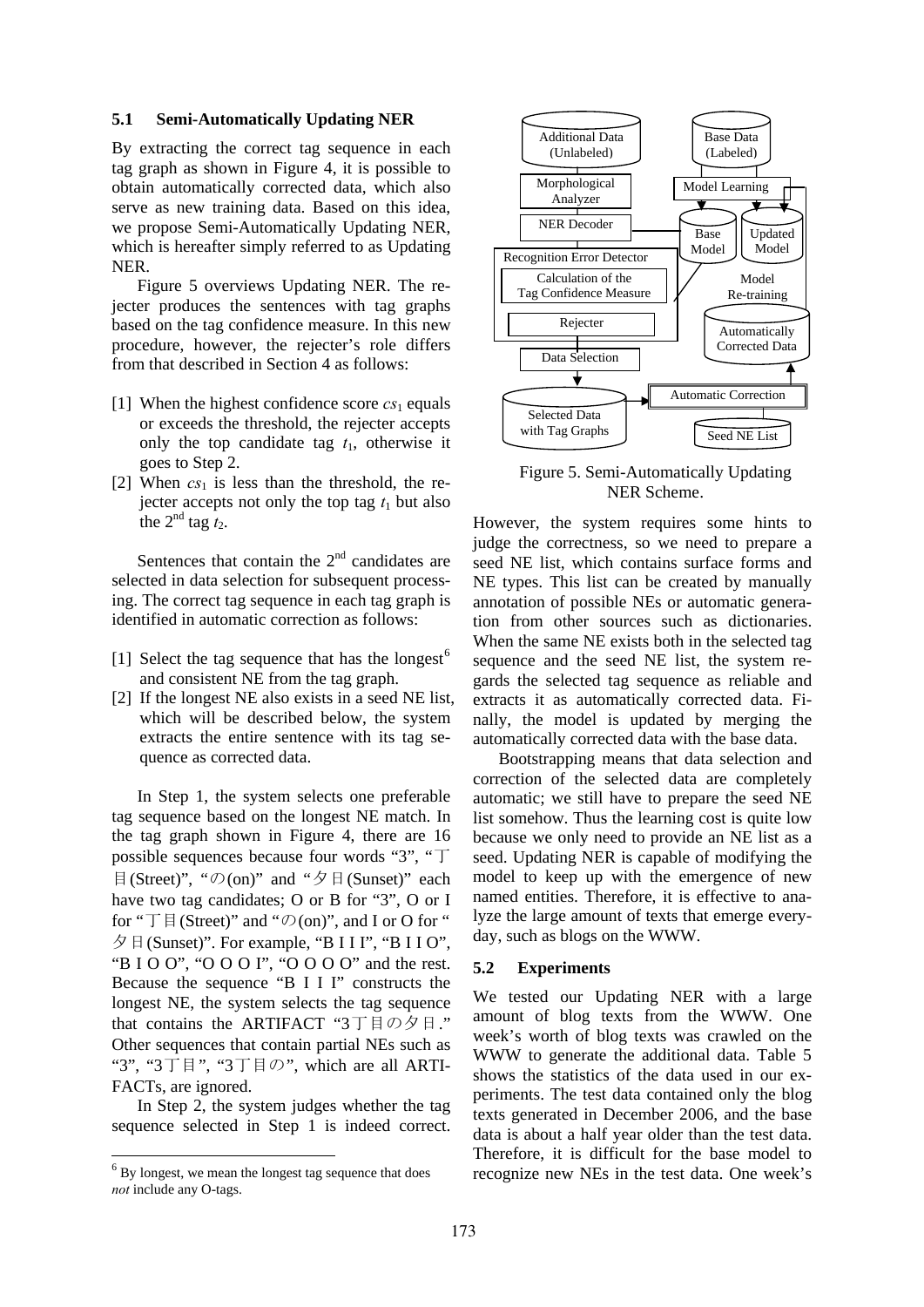worth of December 2006 blog texts were prepared for bootstrapping. The overlap between the test data and the additional data was removed in advance. We set the rejecter's threshold at 0.5 and selected the data with tag graphs from the additional data.

Japanese Wikipedia entries were used as the seed NE list. The titles of Wikipedia articles were regarded as surface forms. NE types were estimated from the category sections of each article, based on heuristic rules prepared in advance. We collected 104,296 entries as a seed NE list.

Using this seed list, Updating NER extracted the seed NE and its context from the selected data automatically. If the system found a match, it extracted the sentence with its tag sequence from the selected data. The automatically corrected data was then merged with the base data in order to re-train the base model.

For comparison, we evaluated the effect of the seed NE list itself. If there is a sequence of words that can be found in the seed list, then that sequence is always recognized as a NE. Note that the other words are simply decoded using the base model. We call this method 'user dictionary'. Here, we use recall and precision to evaluate the accuracy of the model.

| rapic 5. Data Description for Opaging Fight. |                   |
|----------------------------------------------|-------------------|
| <b>Base Data</b>                             | 43,716 sentences  |
| $(blog in Sep. 04-Jun. 06)$                  | 746,304 words     |
| <b>Additional Data</b>                       | 240,474 sentences |
| (one week's blog in Dec. 06)                 | 3,677,077 words   |
| Selected Data from the                       | 113,761 sentences |
| <b>Additional Data</b>                       | 2,466,464 words   |
| <b>Test Data</b>                             | 1,609 sentences   |
| (blog in Dec.06)                             | 21,813 words      |

Table 5. Data Description for Updating NER

## **5.3 Results**

Table 6 shows the details of accuracy results regarding the following four NE types: PERSON, LOCATION, ORGANIZATION, and ARTI-FACT, which are referred to hereafter as PSN, LOC, ORG and ART, respectively. Although we added Wikipedia as a user dictionary to the base model, it only slightly improved the recall. In fact, it has no positive and sometimes a negative effect on precision (e.g., ART decreased from 0.666 to 0.619). This indicates that adding an NE list as a dictionary is not enough to improve the accuracy of a NER system. This is because the NER system cannot discriminate an NE from surrounding unrelated words. It simply extracts matched sequences of words, so it overestimates the number of NEs.

On the contrary, our Updating NER improved both recall and precision (e.g., the recall and the precision in ART improved from 0.320 to 0.364 and from 0.666 to 0.694, respectively.). This means that not only the NE list but also the contexts are actually needed to retrain the model. Our Updating NER scheme has the advantage of finding the reliable context of a seed NE list automatically. Although some manual effort is needed to provide a seed NE list, its associated cost is lower than the cost of annotating the entire training data. Thus, we regard Updating NER as a promising solution for reducing learning cost in practical NER systems.

 As shown in Table 6, neither user dictionary method nor Updating NER improves the accuracy in ORG. We assume that this is caused by the distribution of NE types in the seed NE list. In the seed list selected from the Wikipedia entries, PSN-type is dominant (74%). ORG-type is scant at only 11%, so the system did not have enough chances to retrain the ORG-type. Rather, it might be the case that the system had a tendency to recognize ORG-type as PSN-type because peoples' names are often used as organization names. Further investigation is needed to clarify the impact of the distribution and the quality of the seed NE list.

Table 6. Details of Accuracy.

| 1 acie 0. Deans 01 : 1ecanae |       |            |       |       |            |
|------------------------------|-------|------------|-------|-------|------------|
|                              |       | <b>PSN</b> | LOC.  | ORG   | <b>ART</b> |
| <b>Base Model</b>            | rec.  | 0.640      | 0.737 | 0.688 | 0.320      |
|                              | prec. | 0.699      | 0.811 | 0.652 | 0.666      |
| $+W$ ikipedia                | rec.  | 0.686      | 0.729 | 0.688 | 0.354      |
| (user dic.)                  | prec. | 0.716      | 0.815 | 0.654 | 0.619      |
| $+W$ ikipedia                | rec.  | 0.649      | 0.747 | 0.678 | 0.364      |
| (UpdatingNER)                | prec. | 0.728      | 0.822 | 0.632 | 0.694      |

## **5.4 Discussions**

Compared to conventional machine learning techniques, the most distinctive feature of Updating NER is that the system can focus on the top two candidates when the confidence score of the top candidate is low. This feature actually has a great advantage in the NER task, because the system is capable of determining what the next preferable tag is when a new NE appears which is assigned an O-tag by the base model.

 Updating NER, however, has one weak point. That is, the following two strict conditions are required to correct the selected data automatically. First, the correct tag sequence must appear in tag graphs (*i.e.,* as one of the top two tag candidates). Second, the NE must also appear in the seed NE list. These conditions decrease the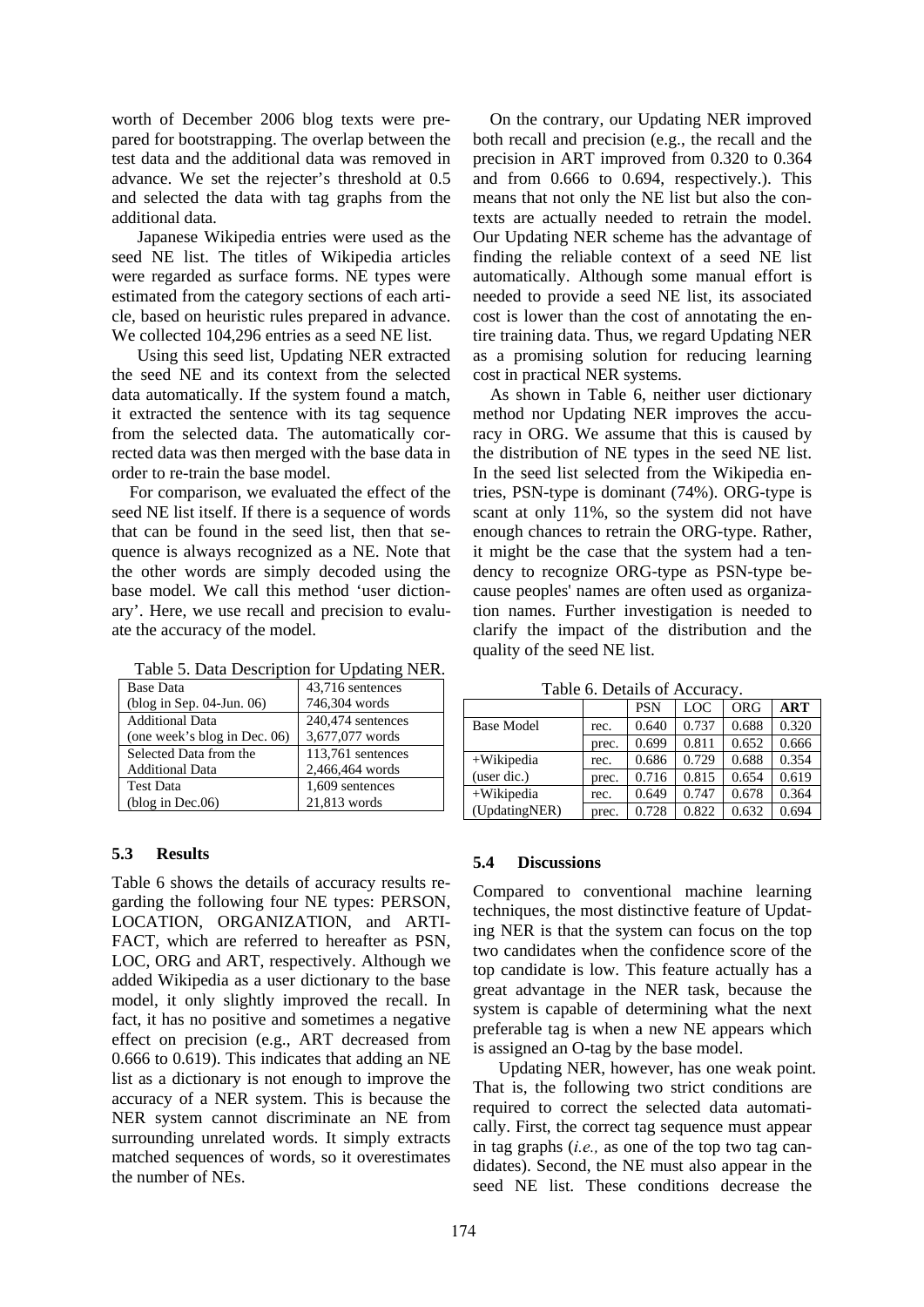chance of extracting sentences with correct tag sequences from the selected data.

To overcome this weakness, one practical approach is to use Updating NER in combination with active learning. In the case of active learning, we do not need the correct tags in the top two candidates. The editor can assign correct tags without considering the order of candidates. In short, active learning has broad coverage in terms of learning, while Updating NER does not. Therefore, active learning is suitable for improving the performance level of the entire base model. Updating NER has the advantage of staying current with new named entities which emerge every day on the WWW. In practical use, for example, it will be better to update the model every week with Updating NER to keep up with new named entities, and occasionally perform active learning (every six months or so) to enhance the entire model. In the future, we plan to evaluate the efficiency of our two learning methods in practical applications, such as domain adaptation and acquisition of hot trend NE words from blog texts on the WWW.

# **6 Related Works**

To date, there have been many related works on active learning not only for the NER task (Shen et al., 2004, Laws and Schütze, 2008) but also for other tasks, such as POS tagging (Engelson and Dagan, 1996), text classification (Lewis and Catlett, 1994), parsing (Hwa, 2000), and confusion set disambiguation (Banko and Brill, 2001). Active learning aims at effective data selection based on criterion measures, such as the confidence measure. Most previous works focus on the *Sentence*-Based criterion evaluation and data selection. Our proposal differs from those previous works in that we focus on the *Tag*-Based strategy, which judges whether each tag should be accepted or rejected. This approach maximizes the effectiveness of manual annotation by leaving the accepted tags in without any manual correction. As a result, our Tag-based approach reduces the manual annotation cost by 66 %, compared to the Sentence-Base method.

 Semi-supervised learning has become an active area in machine learning; it utilizes not only annotated corpora but also huge amounts of plain text for model training. Several studies adapted semi-supervised learning to suit NLP tasks, such as word sense disambiguation (Yarowsky, 1995), text classification (Fujino et al., 2008), and chunking and NER (Suzuki and Isozaki, 2008). Suzuki and Isozaki (2008) suggest that a GIGAword size plain text corpus may further improve the performance of the state-of-the-art NLP system. In this paper, however, we aim at model adaptation to the CGM domain to keep up with the new linguistic phenomena that are emerging every day. Because it is difficult to obtain GIGAword size plain text sets that reflect such new linguistic phenomena, it is not practical to directly apply this approach to our task.

 Bootstrapping is similar to semi-supervised learning in that it also allows the use of plain text (Etzioni 2005, Pantel and Pennacchioti 2006). In this learning method, it is possible to extract new instances automatically from plain text with small seed data prepared manually. Our Updating NER is similar to bootstrapping in that it extracts new annotated corpora automatically from plain text data starting with a seed NE list. However, the goal of conventional bootstrapping is to develop a new dictionary or thesaurus by extracting new instances. On the contrary, our goal is to acquire a new NE and its surrounding context in a sentence, not to build a NE dictionary (*i.e.*, correct tag sequence). It is the tag sequence and not a single NE that is needed for model training. Updating NER is a novel approach in the point of applying bootstrapping to the framework of supervised learning. This approach is quite effective in that it has the advantage of reducing learning cost compared with active learning because only a seed NE list is needed.

# **7 Conclusions**

To reduce machine learning cost, we introduced two techniques that are based on a tag confidence measure determined from tag posterior probability. Dubious tags are automatically detected as recognition errors using the tag confidence measure. This approach maximizes the effectiveness of manual annotation by leaving the confident tags in without any manual correction.

 We first applied this technique to active learning by correcting error tags manually. We found that it matches the performance of the learning method based on the sentence confidence measure with only 1/3 of the learning cost.

 Next, we proposed Semi-Automatic Updating NER which has a bootstrap learning scheme, by expanding the scope from the top tag candidate to include the  $2<sup>n</sup>$  candidate. With this new scheme, it is possible to collect auto-labeled data from a large data source, such as blog texts on the WWW, by simply providing a seed NE list.